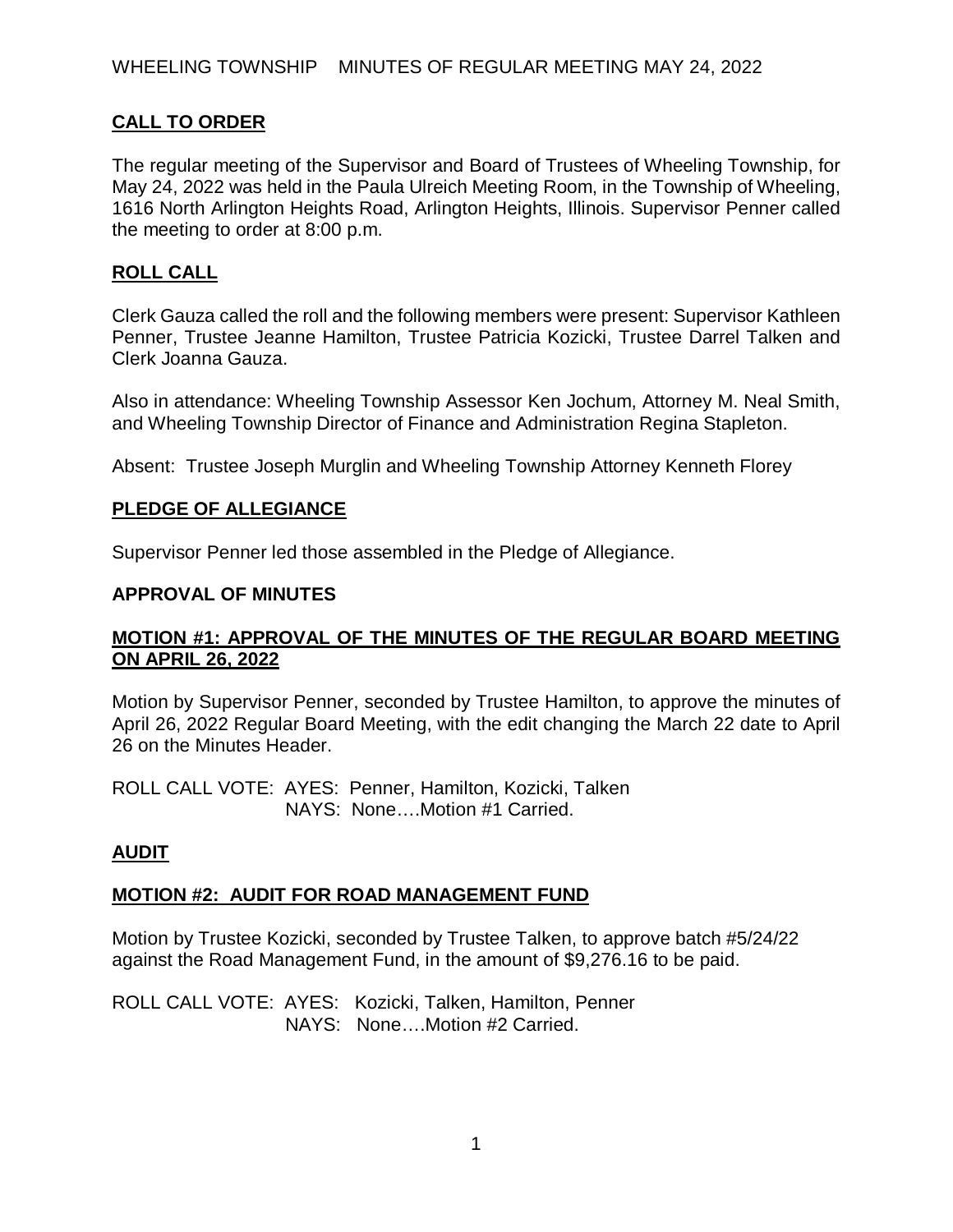WHEELING TOWNSHIP MINUTES OF REGULAR MEETING MAY 24, 2022

## **MOTION #3: AUDIT FOR CEMETERY FUND**

Motion by Trustee Kozicki, seconded by Trustee Talken, to approve batch #5/24/22 against the Cemetery Fund, in the amount of \$18.50 to be paid.

ROLL CALL VOTE: AYES: Kozicki, Talken, Hamilton, Penner NAYS: None….Motion #3 Carried.

#### **MOTION #4: AUDIT FOR TOWN FUND**

Motion by Trustee Kozicki, seconded by Trustee Talken, to approve batch #4/29/22, #5/13/22, and #5/24/22 against the Town Fund in the amount of \$185,097.94 to be paid.

ROLL CALL VOTE: AYES: Kozicki, Talken, Hamilton, Penner NAYS: None….Motion #4 Carried.

### **CITIZENS TO BE HEARD**

John Truncele:

Stated he has a concern with a parking lot behind his residence. The lot is always full of semi-trucks and tanker vehicles with kids playing around this area.

Leslie Berkner:

She is a new resident of Mt. Prospect and is concerned about the road ditches on the road that are filled with water after it rains. She wants to know who maintains those ditches.

Joan Huening:

Concerned about the flooding in the Forest River subdivision.

## **OFFICIALS' REPORT**

**ASSESSOR:** Assessor Jochum reported:

- TAX YEAR 2021
- Board of Review Appeals: The appeals session for Wheeling Township closed on May 10, 2022 with our office completing 443 appeals for residents. During the appeals session we were also able to identify many missed exemptions thereby, filing Certificates of Error for those residents. Everything was filed with the Board by 5pm on the last day due to considerable efforts of our staff.
- Tax Bills: Second installment tax bills may well be due in December, but it is too early to speculate on a specific date. In the quarterly newsletter we will advise taxpayers to prepare for receiving two tax bills close together.
- TAX YEAR 2022
- Permits: We have begun to review and transmit permits completing ytd, 617 permits with a value of some \$43,371,172.
- Assessor Reassessment: This is a reassessment year for Wheeling Township and while we do not know the schedule we do know that we are NOT in the first third of townships to be assessed for this tax year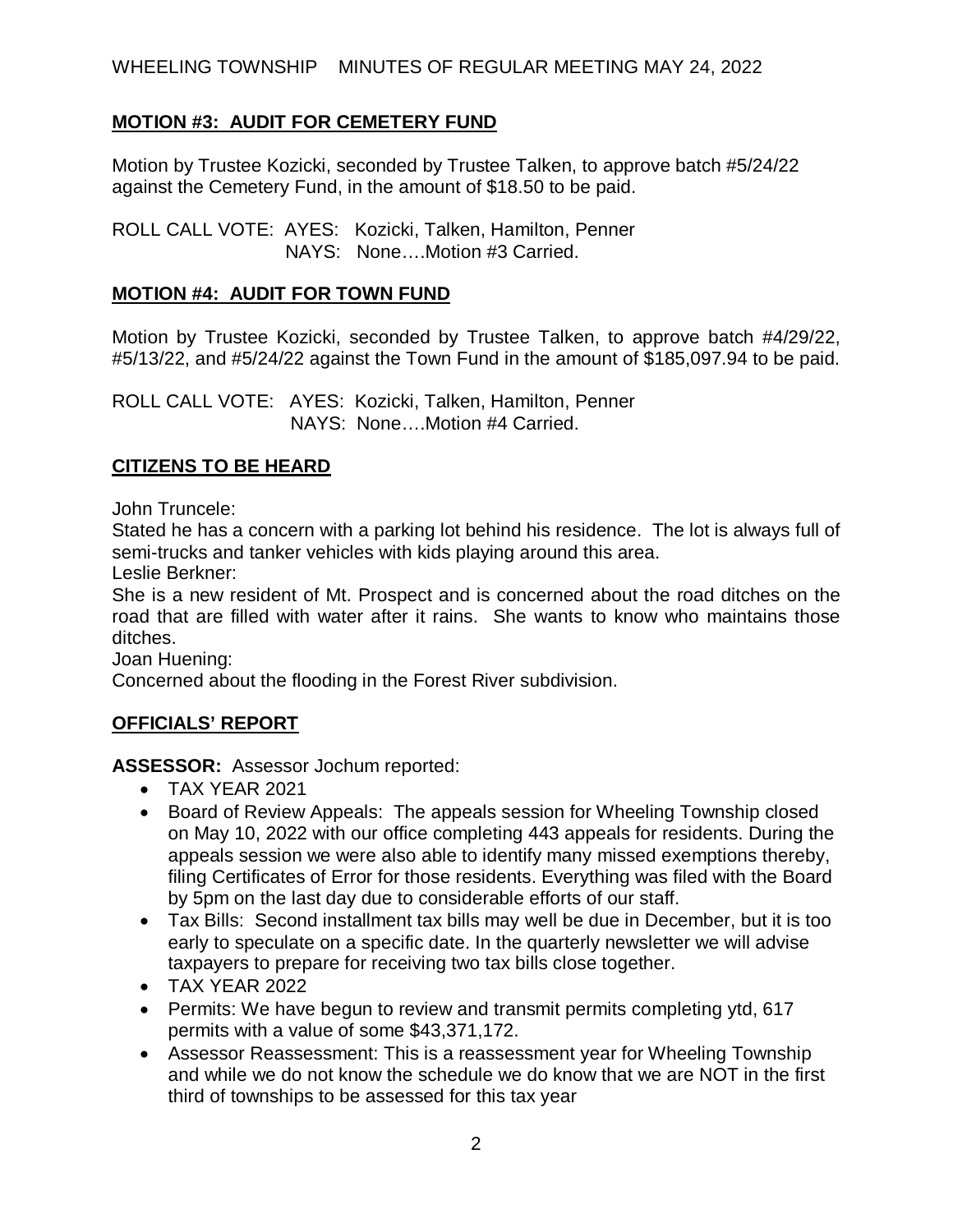## CASE ACTIVITY SUMMARY YTD THRU MAY 23,2022

|                                   | <b>1ST QUARTER</b> | <b>APRIL</b> | MAY<br><b>MTD</b> | <b>YTD</b> |
|-----------------------------------|--------------------|--------------|-------------------|------------|
| <b>SENIOR</b><br><b>EXEMPTION</b> | 1853               | 278          | 193               | 2324       |
| <b>HOME OWNERS</b>                | 198                | 41           | 43                | 282        |
| <b>TAX</b><br><b>BILL</b>         | 202                | 36           | 20                | 258        |
| <b>ASSESSED VALUE</b>             | 153                | 344          | 238               | 735        |
| <b>DISABILITY</b>                 | 86                 | 20           | 16                | 122        |
| <b>MISC</b>                       | 258                | 71           | 58                | 387        |
| <b>TOTAL CASES</b>                | 2750               | 790          | 567               | 4107       |

#### **ADMINISTRATOR'S REPORT:** Administrator Stapleton reported:

- As of March 1, 2022, the Lutheran Home outsourced its meal services. Due to the outsourcing, effective July 1, a hot meal went from \$6.50 TO \$7.50, and a cold meal went from \$4.45 to \$5.45. We have not received any calls regarding a decline in the taste of the food.
- The Food Pantry was once again the recipient of several large food drives such as: Rob Roy CC Village, AH Community Band, Riley Elementary Cub Scouts 132, and Boy Scout Troop 37.
- Director Villarreal will teach "Administering General Assistance and Emergency Assistance in Urban Townships" on June 15 for MTA. If anyone is interested in attending, please let Administrator Stapleton know. It is a full-day training.
- Statistics for March 2022:

1,642 rides – 701 non-medical, 947 medical 1,180 meals delivered 344 visits to the Food Pantry – 665 people fed

#### **NEW BUSINESS:** None

**OLD BUSINESS:** None